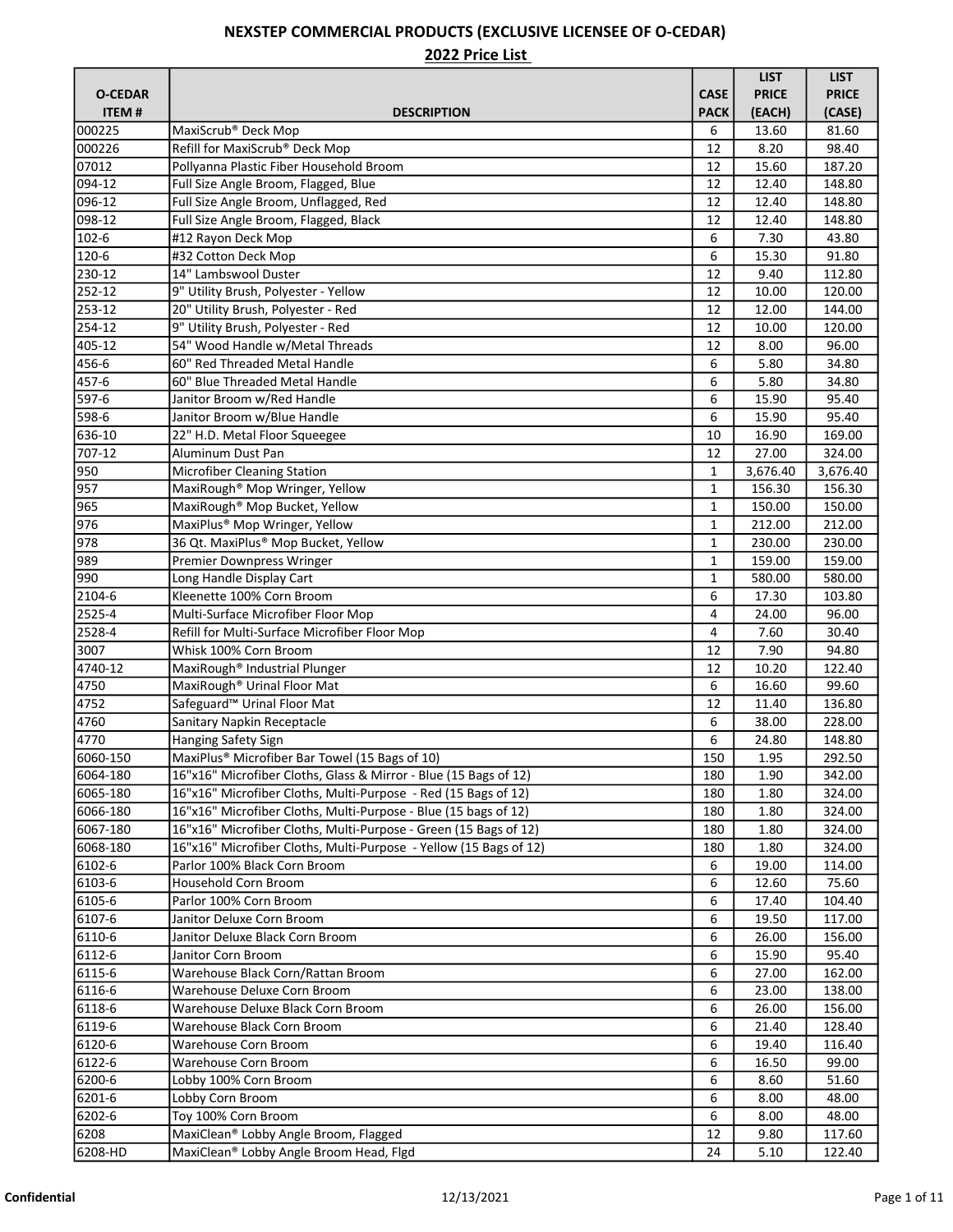|                |                                                              |              | <b>LIST</b>  | <b>LIST</b>      |
|----------------|--------------------------------------------------------------|--------------|--------------|------------------|
| <b>O-CEDAR</b> |                                                              | <b>CASE</b>  | <b>PRICE</b> | <b>PRICE</b>     |
| <b>ITEM#</b>   | <b>DESCRIPTION</b>                                           | <b>PACK</b>  | (EACH)       | (CASE)           |
| 6208-HDL       | MaxiClean® Lobby Angle Broom Handle                          | 24           | 2.90         | 69.60            |
| 6209           | MaxiClean® Lobby Angle Broom, Unflagged                      | 12           | 9.80         | 117.60           |
| 6210-6         | MaxiRough® Lobby Plastic Broom                               | 6            | 7.40         | 44.40            |
| 6304           | #40 Warehouse Rattan/Corn Broom                              | 6            | 24.00        | 144.00           |
| 6400-6         | MaxiClean® Large Angle Broom, Steel Handle                   | 6            | 14.60        | 87.60            |
| 6400-HD        | MaxiClean® Large Angle Broom Head                            | 24           | 9.20         | 220.80           |
| 6400-HDL       | MaxiClean® Large Angle Broom Handle                          | 24           | 3.40         | 81.60            |
| 6400-W         | MaxiClean® Large Angle Broom, Wood Handle                    | 12           | 16.50        | 198.00           |
| 6401-6         | MaxiClean® Large Angle Broom - Flagged, Blue                 | 6            | 15.20        | 91.20            |
| 6402           | MaxiSoft <sup>™</sup> Plastic Broom                          | 12           | 14.20        | 170.40           |
| 6403-6         | MaxiClean® Large Angle Broom - Unflagged, Red                | 6            | 14.60        | 87.60            |
| 6404           | MaxiClean <sup>®</sup> Small Angle Broom                     | 12           | 11.00        | 132.00           |
| 6404-WLNS      | Small Institutional Angle Broom                              | 12           | 11.40        | 136.80           |
| 6410           | Large Angle Broom - Flagged Bristles                         | 12           | 10.50        | 126.00           |
| 6420           | MaxiStrong <sup>®</sup> Angle Broom                          | 6            | 18.10        | 108.60           |
| 6420-HD        | MaxiStrong <sup>®</sup> Angle Broom Head                     | 24           | 9.50         | 228.00           |
| 6460           | Premier Large Angle Broom, Flagged, Black                    | 12           | 14.60        | 175.20           |
| 6470           | Industrial Fiber Broom - Polypro                             | 6            | 26.10        | 156.60           |
| 6501-6         | #10 Cotton Deck Mop                                          | 6            | 6.50         | 39.00            |
| 6502-6         | #12 Cotton Deck Mop                                          | 6            | 7.10         | 42.60            |
| 6504-6         | #16 Cotton Deck Mop                                          | 6            | 8.20         | 49.20            |
| 6506           | #24 Cotton Deck Mop                                          | 4            | 13.00        | 52.00            |
|                |                                                              | 6            | 4.80         | 28.80            |
| 6507           | Toy Cotton Deck Mop                                          | 12           | 15.20        |                  |
| 6508<br>6510   | Jaw Clamp Mopstick, Steel Handle                             | 12           | 19.90        | 182.40<br>238.80 |
|                | Jaw Clamp Mopstick, Fiberglass Handle                        |              |              |                  |
| 6511           | Quick-Way™ Janitor Mopstick, Wood Handle                     | 12           | 23.40        | 280.80           |
| 6512           | Quick-Way™ Janitor Mopstick, Metal Handle                    | 6            | 17.80        | 106.80           |
| 6513-6         | #32 Rayon Deck Mop                                           | 6            | 17.60        | 105.60           |
| 6516           | Premier Mopstick, Steel Handle                               | 12           | 14.50        | 174.00           |
| 6519           | Quick Change™ Mopstick, Wood Handle                          | 12           | 18.90        | 226.80           |
| 6540           | Quick-Way™ Plastic Mopstick, Steel Handle                    | 12           | 15.90        | 190.80           |
| 6542           | Quick-Way™ Plastic Mopstick, Fiberglass Handle               | 12           | 20.20        | 242.40           |
| 6555           | Quick-Way™ Mop Kit                                           | 6            | 28.00        | 168.00           |
| 6615           | Bi-Level Floor Scrub Brush w/Squeegee & Handle               | 6            | 26.00        | 156.00           |
| 6717           | MaxiSoft™ Rubber Broom                                       | 12           | 19.00        | 228.00           |
| 6801           | 14-Qt. Fire Resistant Wastebasket, Sand                      | 6            | 42.50        | 255.00           |
| 6804           | 27-Qt. Fire Resistant Wastebasket, Sand                      | 6            | 70.00        | 420.00           |
| 6810           | 28 Qt. Waste Basket, Black                                   | 12           | 16.70        | 200.40           |
| 6815           | 41 Qt. Waste Basket, Black                                   | 12           | 19.60        | 235.20           |
| 6818           | 18" Floor Squeegee w/Handle                                  | 12           | 21.10        | 253.20           |
| 6823           | 23 Gal. Gladiator <sup>™</sup> Slim Container w/o Lid, Black | 4            | 80.00        | 320.00           |
| 6823-1         | Swing Lid for 23 Gal. Gladiator™ Slim Container, Black       | 4            | 22.80        | 91.20            |
| 6832           | 32 Gal. Gladiator™ Container w/o Lid, Black                  | 5            | 69.80        | 349.00           |
| 6832-1         | Lid for 32 Gal. Gladiator <sup>™</sup> Container, Black      | 5            | 26.80        | 134.00           |
| 6839           | Gladiator <sup>™</sup> Caddy Bag                             | 6            | 48.50        | 291.00           |
| 6840           | Gladiator <sup>™</sup> Rim Caddy                             | 5            | 84.40        | 422.00           |
| 6844           | 44 Gal. Gladiator <sup>™</sup> Container w/o Lid, Black      | 4            | 97.90        | 391.60           |
| 6844-1         | Lid for 44 Gal. Gladiator <sup>™</sup> Container, Black      | 4            | 25.60        | 102.40           |
| 6930           | Plastic Buckets for MaxiPlus® Microfiber Cart                | 1            | 250.00       | 250.00           |
| 6950           | Premier Floor Safety Sign                                    | 6            | 22.90        | 137.40           |
| 6960           | Microfiber Charging Bucket w/Lid & Strainer                  | 4            | 83.00        | 332.00           |
| 6960-WHL       | Casters for the 6960 Microfiber Bucket                       | 16           | 3.70         | 59.20            |
| 6970           | MaxiRough <sup>®</sup> Platform Truck                        | 1            | 290.00       | 290.00           |
| 6974           | MaxiRough® Mop Bucket & Wringer, Red                         | $\mathbf{1}$ | 194.00       | 194.00           |
| 6975           | MaxiRough® Mop Bucket & Wringer, Blue                        | 1            | 194.00       | 194.00           |
| 6978           | MaxiPlus® Mop Bucket & Wringer, Blue                         | 1            | 247.90       | 247.90           |
| 6980           | MaxiPlus® Mop Bucket & Wringer, Green                        | 1            | 247.90       | 247.90           |
| 6994           | Replacement Bag for MaxiRough® X-Frame Cart                  | 2            | 55.00        | 110.00           |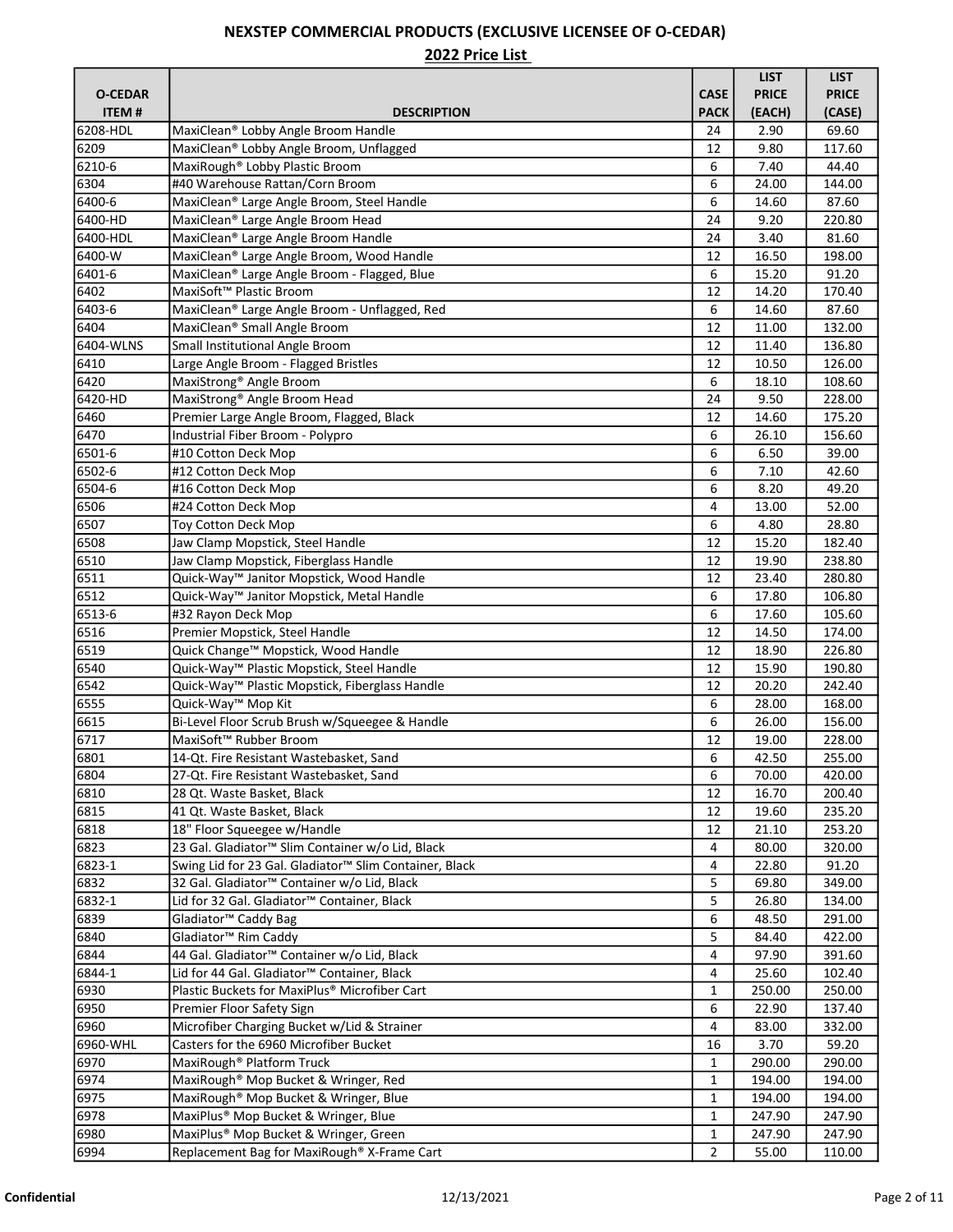|                |                                                         |                | <b>LIST</b>  | <b>LIST</b>  |
|----------------|---------------------------------------------------------|----------------|--------------|--------------|
| <b>O-CEDAR</b> |                                                         | <b>CASE</b>    | <b>PRICE</b> | <b>PRICE</b> |
| <b>ITEM#</b>   | <b>DESCRIPTION</b>                                      | <b>PACK</b>    | (EACH)       | (CASE)       |
| 7065-180       | 12x12 Multi-Purpose Cloth, Pink, Bulk (15 Bags of 12)   | 180            | 0.80         | 144.00       |
| 7066-180       | 12x12 Multi-Purpose Cloth, Blue, Bulk (15 Bags of 12)   | 180            | 0.80         | 144.00       |
| 7067-180       | 12x12 Multi-Purpose Cloth, Green, Bulk (15 Bags of 12)  | 180            | 0.80         | 144.00       |
| 7068-180       | 12x12 Multi-Purpose Cloth, Yellow, Bulk (15 Bags of 12) | 180            | 0.80         | 144.00       |
| 7160           | 60" x 15/16" Wood Handle w/Wood Threads                 | 12             | 6.80         | 81.60        |
| 7839           | MaxiClean® Screw-On Mop, 16 oz.                         | 12             | 9.90         | 118.80       |
| 7841           | MaxiClean® Screw-On Mop, 24 oz.                         | 12             | 11.60        | 139.20       |
| 7842           | MaxiClean® Screw-On Mop, 32 oz.                         | 12             | 14.90        | 178.80       |
| 9701           | TPE Stretch Polymer Gloves, Medium (20 boxes of 100)    | 2000           | 4.65 box     | 93.00        |
| 9702           | TPE Stretch Polymer Gloves, Large (20 boxes of 100)     | 2000           | 4.65 box     | 93.00        |
| 9703           | TPE Stretch Polymer Gloves, XL (20 boxes of 100)        | 2000           | 4.65 box     | 93.00        |
| 9800           | Replacement Divider for MaxiPlus <sup>®</sup> Mop Combo | $\overline{2}$ | 12.80        | 25.60        |
| 10214          | Industrial Fiber Broom - Polycorn                       | 6              | 40.20        | 241.20       |
| 20400          | 10" Deck Scrub - Tampico                                | 12             | 11.00        | 132.00       |
| 20414          | <b>Baseboard Brush</b>                                  | 12             | 17.70        | 212.40       |
| 20421          | 9" Pointed Scrub Brush - Polypro                        | 12             | 6.20         | 74.40        |
| 20611          | 16" Street Broom - Heavy-Duty                           | 6              | 30.00        | 180.00       |
| 20612          | 24" Street Broom - Heavy-Duty                           | 6              | 47.00        | 282.00       |
| 20625          | 16" Highway Broom - Orange                              | 6              | 27.40        | 164.40       |
| 20627          | 24" Highway Broom - Orange                              | 6              | 40.00        | 240.00       |
| 20683-6        | 24" Horsehair Fine Sweep                                | 6              | 25.30        | 151.80       |
| 21701          | Roof Brush - Tampico                                    | 24             | 5.00         | 120.00       |
| 21766          | Glass/Bottle Brush                                      | 12             | 6.80         | 81.60        |
| 22067-6        | 24" Sanitary Floor Squeegee, Blue                       | 6              | 11.60        | 69.60        |
| 22069-6        | 24" Sanitary Floor Squeegee, Red                        | 6              | 11.60        | 69.60        |
| 22704          | 36" Straight Floor Squeegee                             | 6              | 34.60        | 207.60       |
| 22708          | 36" Heavy-Duty Curved Floor Squeegee                    | 6              | 36.10        | 216.60       |
| 25430          | 60" x 15/16" Wood Handle w/Super Tuff™ Thread           | 12             | 14.40        | 172.80       |
| 25497          | 60" x 1-1/8" ProSweep™ Handle                           | 12             | 18.80        | 225.60       |
| 26245          | 24" Cotton Dust Mop Kit - Cut-End                       | 4              | 36.80        | 147.20       |
| 26250          | 24" MaxiDust® Dust Mop Kit - Loop-End                   | 4              | 38.20        | 152.80       |
| 26365          | 36" Cotton Dust Mop Kit - Cut-End                       | 2              | 58.00        | 116.00       |
| 27009-6        | 24" ProSweep™ Combo - Medium                            | 6              | 24.50        | 147.00       |
| 27015-6        | 24" ProSweep™ - Rough                                   | 6              | 21.90        | 131.40       |
| 27038-6        | 18" Indoor Sweep                                        | 6              | 14.80        | 88.80        |
| 27039-6        | 24" Indoor Sweep                                        | 6              | 20.20        | 121.20       |
| 27044-6        | 18" Fine Sweep                                          | 6              | 13.00        | 78.00        |
| 27045-6        | 24" Fine Sweep                                          | 6              | 17.30        | 103.80       |
| 27062-6        | 18" Multi-Purpose Sweep                                 | 6              | 14.60        | 87.60        |
| 27063-6        | 24" Multi-Purpose Sweep                                 | 6              | 18.30        | 109.80       |
| 27065-6        | 24" Combo Sweep                                         | 6              | 15.00        | 90.00        |
| 27065-C6       | 24" Combo Sweep w/Handle                                | 6              | 22.30        | 133.80       |
| 27068-6        | 18" Tampico Medium Sweep                                | 6              | 17.60        | 105.60       |
| 27069-6        | 24" Tampico Medium Sweep                                | 6              | 23.40        | 140.40       |
| 27071-4        | 36" Tampico Medium Sweep                                | 4              | 37.90        | 151.60       |
| 27075-6        | 18" Medium Sweep                                        | 6              | 14.00        | 84.00        |
| 27076-6        | 24" Medium Sweep                                        | 6              | 18.00        | 108.00       |
| 27078-4        | 36" Medium Sweep                                        | 4              | 30.00        | 120.00       |
| 27081-6        | 18" Medium Stiff Sweep                                  | 6              | 10.80        | 64.80        |
| 27082-6        | 24" Medium Stiff Sweep                                  | 6              | 14.00        | 84.00        |
| 27094-6        | 24" Medium Sweep - Wire Center                          | 6              | 22.00        | 132.00       |
| 27096-4        | 36" Medium Sweep - Wire Center                          | 4              | 31.50        | 126.00       |
| 27099-6        | 18" Palmyra Rough Sweep                                 | 6              | 11.60        | 69.60        |
| 27100-6        | 24" Palmyra Rough Sweep                                 | 6              | 15.00        | 90.00        |
| 27111-6        | 18" Outdoor Sweep                                       | 6              | 16.00        | 96.00        |
| 27112-6        | 24" Outdoor Sweep                                       | 6              | 20.60        | 123.60       |
| 27114-4        | 36" Outdoor Sweep                                       | 4              | 32.40        | 129.60       |
| 27132          | 16" Palmex Street Broom                                 | 6              | 27.40        | 164.40       |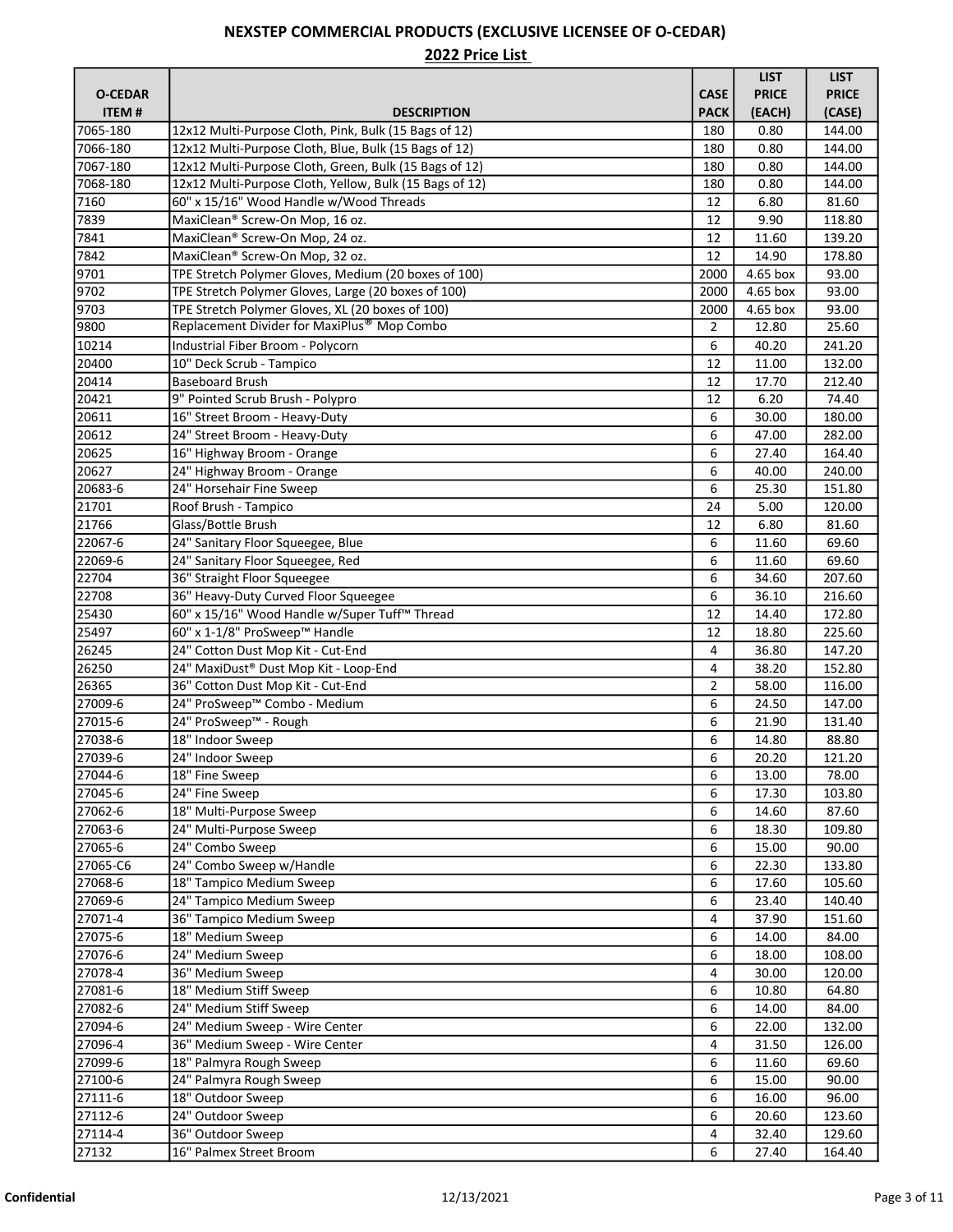|                |                                                            |             | <b>LIST</b>  | <b>LIST</b>  |
|----------------|------------------------------------------------------------|-------------|--------------|--------------|
| <b>O-CEDAR</b> |                                                            | <b>CASE</b> | <b>PRICE</b> | <b>PRICE</b> |
| <b>ITEM#</b>   | <b>DESCRIPTION</b>                                         | <b>PACK</b> | (EACH)       | (CASE)       |
| 27137          | 8" Counter Duster - 100% Gray Horsehair                    | 12          | 10.00        | 120.00       |
| 27141          | 8" Counter Duster - Tampico                                | 12          | 6.60         | 79.20        |
| 27152-6        | 8" Vehicle Window Brush - Feather-Tip®                     | 6           | 9.50         | 57.00        |
| 27155-6        | 10" Vehicle Window Brush - Nylon                           | 6           | 20.00        | 120.00       |
| 27157          | 10" Bi-Level Vehicle Brush - Feather-Tip®                  | 6           | 17.40        | 104.40       |
| 27161          | General Purpose Scrub                                      | 12          | 4.60         | 55.20        |
| 27169          | 9" Pointed Scrub Brush - Tampico                           | 12          | 7.40         | 88.80        |
| 27178          | Carpet Spot Brush                                          | 12          | 5.50         | 66.00        |
| 27184          | 10" Deck Scrub - Palmyra                                   | 12          | 7.20         | 86.40        |
| 27190          | 10" Deck Scrub - Polypro                                   | 12          | 7.80         | 93.60        |
| 27195          | 9" Utility Brush - Palmyra                                 | 12          | 5.50         | 66.00        |
| 27196          | 20" Utility Brush - Palmyra                                | 12          | 6.90         | 82.80        |
| 27200          | 20" Utility Brush - Tampico                                | 12          | 8.60         | 103.20       |
| 27219          | Wire Brush w/Curved Handle                                 | 12          | 7.30         | 87.60        |
| 27232          | Detail Brush - Brass                                       | 36          | 1.70         | 61.20        |
| 27233          | Detail Brush - Stainless                                   | 36          | 1.70         | 61.20        |
| 27234          | Detail Brush - Nylon                                       | 36          | 1.70         | 61.20        |
| 27244          | 3/8" Acid Brush                                            | 144         | 0.35         | 50.40        |
| 27245          | 1/2" Acid Brush                                            | 144         | 0.40         | 57.60        |
| 27246          | 5/8" Acid Brush                                            | 144         | 0.55         | 79.20        |
| 27274-24       | Round Engine & Parts Cleaning Brush - Prostran®            | 24          | 6.00         | 144.00       |
| 27284          | 1" Paint & Varnish Brush - Polyester                       | 12          | 1.30         | 15.60        |
| 27285          | 2" Paint & Varnish Brush - Polyester                       | 12          | 2.50         | 30.00        |
| 83611          | #16 MaxiSorb Cut-End Mop                                   | 6           | 3.80         | 22.80        |
| 83613          | #24 MaxiSorb Cut-End Mop                                   | 6           | 4.60         | 27.60        |
| 83614          | #32 MaxiSorb Cut-End Mop                                   | 6           | 5.50         | 33.00        |
| 83611-WB       | #16 MaxiSorb Cut-End Mop w/Wide Band                       | 6           | 4.50         | 27.00        |
| 83613-WB       | #24 MaxiSorb Cut-End Mop w/Wide Band                       | 6           | 5.30         | 31.80        |
| 83614-WB       | #32 MaxiSorb Cut-End Mop w/Wide Band                       | 6           | 6.20         | 37.20        |
| 87611V         | #16 Cotton Cut-End Mop                                     | 6           | 3.90         | 23.40        |
| 87611V-WB      | #16 Cotton Cut-End Mop w/5" Band                           | 6           | 4.60         | 27.60        |
| 87612V         | #20 Cotton Cut-End Mop                                     | 6           | 4.70         | 28.20        |
| 87612V-WB      | #20 Cotton Cut-End Mop w/5" Band                           | 6           | 5.30         | 31.80        |
| 87613V         | #24 Cotton Cut-End Mop                                     | 6           | 5.50         | 33.00        |
| 87613V-4       | #24 Cotton Cut-End Mop                                     | 4           | 5.50         | 22.00        |
| 87613V-WB      | #24 Cotton Cut-End Mop w/5" Band                           | 6           | 6.20         | 37.20        |
| 87613V-WB-4    | #24 Cotton Cut-End Mop w/5" Band                           | 4           | 6.20         | 24.80        |
| 87614V         | #32 Cotton Cut-End Mop                                     | 6           | 6.50         | 39.00        |
| 87614V-4       | #32 Cotton Cut-End Mop                                     | 4           | 6.50         | 26.00        |
| 87614V-WB      | #32 Cotton Cut-End Mop w/5" Band                           | 6           | 7.20         | 43.20        |
| 87614V-WB-4    | #32 Cotton Cut-End Mop w/5" Band                           | 4           | 7.20         | 28.80        |
| 87716V-4       | 16 oz. MaxiCotton™ Cut-End Mop                             | 4           | 5.50         | 22.00        |
| 87720V-4       | 20 oz. MaxiCotton™ Cut-End Mop                             | 4           | 6.50         | 26.00        |
| 87724V-4       | 24 oz. MaxiCotton™ Cut-End Mop                             | 4           | 7.50         | 30.00        |
| 87732V-4       | 32 oz. MaxiCotton™ Cut-End Mop                             | 4           | 9.40         | 37.60        |
| 87822-4        | 24 oz. MaxiCotton™ Screw-On Mop                            | 4           | 8.80         | 35.20        |
| 87924-4        | 24 oz. MaxiRayon™ Cut-End Mop                              | 4           | 9.60         | 38.40        |
| 91282          | MaxiPlus® Replacement Head - Flagged                       | 3           | 12.60        | 37.80        |
| 91284          | MaxiPlus® Professional Angle Broom - Unflagged             | 4           | 18.60        | 74.40        |
| 91284-12       | MaxiPlus <sup>®</sup> Professional Angle Broom - Unflagged | 12          | 17.50        | 210.00       |
| 91351          | MaxiPlus® Professional Angle Broom- Flagged                | 4           | 18.90        | 75.60        |
| 91351-12       | MaxiPlus® Professional Angle Broom - Flagged               | 12          | 17.60        | 211.20       |
| 91351-HDL      | MaxiPlus® Professional Angle Broom Handle                  | 24          | 5.30         | 127.20       |
| 91353          | MaxiPlus® Professional Angle Broom w/ Dust Pan             | 6           | 32.60        | 195.60       |
| 91355          | MaxiSweep™ Angle Broom, Flagged - Yellow                   | 4           | 24.60        | 98.40        |
| 91355-12       | MaxiSweep™ Angle Broom, Flagged - Yellow                   | 12          | 23.60        | 283.20       |
| 91356          | MaxiSweep™ Angle Broom, Unflagged                          | 4           | 24.60        | 98.40        |
| 91356-HDL      | MaxiSweep™ Angle Broom Handle                              | 1000        | 12.50        | 12,500.00    |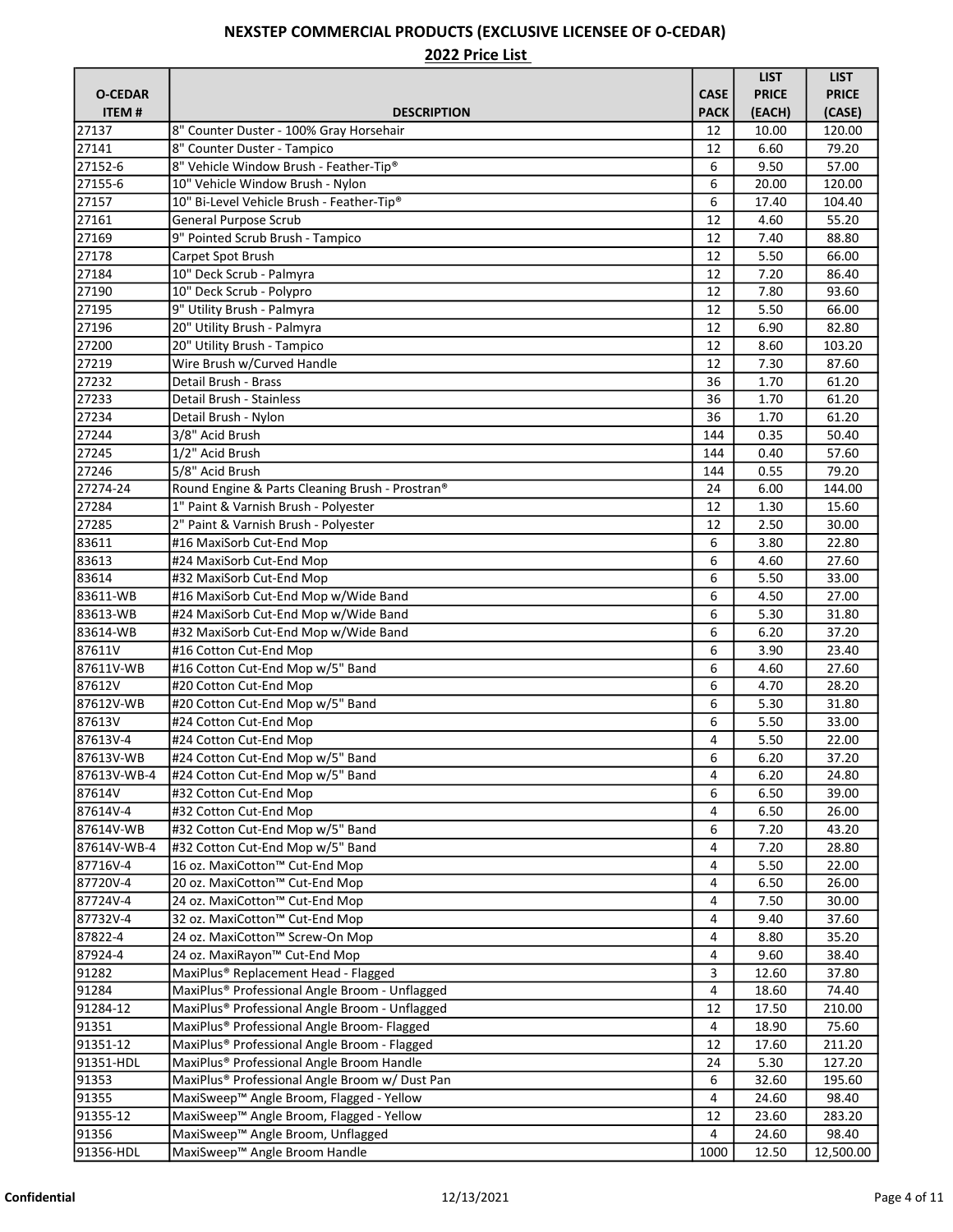|                |                                                                |              | <b>LIST</b>  | <b>LIST</b>      |
|----------------|----------------------------------------------------------------|--------------|--------------|------------------|
| <b>O-CEDAR</b> |                                                                | <b>CASE</b>  | <b>PRICE</b> | <b>PRICE</b>     |
| <b>ITEM#</b>   | <b>DESCRIPTION</b>                                             | <b>PACK</b>  | (EACH)       | (CASE)           |
| 91360          | MaxiSweep™ Angle Broom, Flgd - Green                           | 4            | 24.60        | 98.40            |
| 91365          | MaxiSweep™ Angle Broom, Flgd - Red                             | 4            | 24.60        | 98.40            |
| 91365-HD       | MaxiSweep™ Angle Broom Head, Flgd - Red                        | 24           | 10.40        | 249.60           |
| 91370          | MaxiSweep™ Angle Broom, Flgd - Blue                            | 4            | 24.60        | 98.40            |
| 93030          | 34 oz. Liquid Bulk Soap Dispenser                              | 12           | 26.50        | 318.00           |
| 93035          | 34 oz Automatic Soap Dispenser - Foam                          | 6            | 94.00        | 564.00           |
| 93038          | 34 oz Automatic Soap Dispenser - Liquid                        | 6            | 94.00        | 564.00           |
| 93046          | 50 oz. Liquid Bulk Soap Dispenser                              | 12           | 54.00        | 648.00           |
| 93075-M        | Mesh Scrub Sponge                                              | 48           | 1.20         | 57.60            |
| 93085-20       | MaxiScour <sup>™</sup> Medium-Duty Scouring Pad                | 20           | 1.15         | 23.00            |
| 93085-M        | MaxiScour <sup>™</sup> Medium-Duty Scouring Pad (6 bags of 10) | 60           | 0.95         | 57.00            |
| 93087-15       | MaxiScour <sup>™</sup> Heavy-Duty Scouring Pad                 | 15           | 1.40         | 21.00            |
| 93087-M        | MaxiScour <sup>™</sup> Heavy-Duty Scouring Pad (6 bags of 10)  | 60           | 1.45         | 87.00            |
| 93088-M        | MaxiScour <sup>™</sup> Extra Heavy-Duty Scouring Pad           | 40           | 1.10         | 44.00            |
| 93090-M        | MaxiScrub® Light-Duty Utility Pad, White                       | 20           | 1.45         | 29.00            |
| 93092-M        | MaxiScrub® Heavy-Duty Utility Pad, Brown                       | 20           | 2.00         | 40.00            |
| 93098-M        | MaxiClean® Eraser Utility Pad                                  | 20           | 9.70         | 194.00           |
| 93105          | MaxiScrub® Pad Holder w/Swivel Joint                           | 10           | 10.60        | 106.00           |
| 93110          | Hand & Nail Brush                                              | 12           | 2.40         | 28.80            |
| 93112          | Retractable Safety Scraper                                     | 50           | 4.00         | 200.00           |
| 93114          | Safety Scraper Replacement Blades                              | 100          | 0.25         | 25.00            |
| 93122          | Dish & Glass Mop                                               | 12           | 4.30         | 51.60            |
| 93124          | MaxiScrub® 3-Way Kitchen Brush                                 | 12           | 4.00         | 48.00            |
| 93126-12       | MaxiRough <sup>®</sup> Putty Knife                             | 12           | 2.40         | 28.80            |
| 93141          |                                                                | 200          | 1.35         | 270.00           |
| 93148-100      | <b>Trigger Sprayer</b><br>1 oz. Gallon Pump                    |              |              |                  |
| 93156-60       |                                                                | 100          | 4.90<br>3.20 | 490.00<br>192.00 |
| 93161-84       | Spray Bottle with Sprayer                                      | 60<br>84     | 1.40         | 117.60           |
| 93180          | 32 oz. Spray Bottle<br>MaxiRough <sup>®</sup> Grill Pad Holder | 10           |              | 119.00           |
|                |                                                                |              | 11.90        |                  |
| 93184-M        | MaxiRough <sup>®</sup> Grill Pad                               | 60           | 1.40         | 84.00            |
| 93188          | MaxiRough® Grill Screen (20 bags of 10)                        | 200          | 0.270        | 54.00            |
| 93190          | MaxiRough® Grill Screen (50 bags of 8)                         | 400          | 0.270        | 108.00           |
| 93203          | #32 MaxiPlus® Microfiber Cut-End Mop                           | 12           | 11.00        | 132.00           |
| 93611          | #16 MaxiSorb® Cut-End Mop                                      | 12           | 4.00         | 48.00            |
| 93613          | #24 MaxiSorb® Cut-End Mop                                      | 12           | 4.80         | 57.60            |
| 93614          | #32 MaxiSorb® Cut-End Mop                                      | 12           | 5.70         | 68.40            |
| 93615          | #24 MaxiSorb® Connector Mop                                    | 12           | 7.80         | 93.60            |
| 93620          | #24 MaxiClean® Connector Mop - Blue                            | 12           | 11.10        | 133.20           |
| 94070          | 18" MaxiTwist® Microfiber Dust Mop                             | 12           | 12.90        | 154.80           |
| 94072          | 24" MaxiTwist® Microfiber Dust Mop                             | 12           | 15.00        | 180.00           |
| 94074          | 36" MaxiTwist® Microfiber Dust Mop                             | 12           | 21.00        | 252.00           |
| 94076          | 48" MaxiTwist® Microfiber Dust Mop                             | 6            | 27.90        | 167.40           |
| 94078          | 60" MaxiTwist® Microfiber Dust Mop                             | 6            | 33.90        | 203.40           |
| 94201          | MaxiScrub <sup>®</sup> Sponge Mop                              | 6            | 27.50        | 165.00           |
| 94205          | Refill for MaxiScrub <sup>®</sup> Sponge Mop                   | 12           | 12.00        | 144.00           |
| 94217-6        | MaxiTwist <sup>®</sup> Microfiber Self-Wringing Mop            | 6            | 21.30        | 127.80           |
| 94222          | MaxiMatic <sup>™</sup> Sponge Mop                              | 6            | 23.00        | 138.00           |
| 94223          | Refill for MaxiMatic™ Sponge Mop                               | 12           | 6.70         | 80.40            |
| 94267          | Refill for MaxiTwist® Microfiber Self-Wringing Mop             | 6            | 11.40        | 68.40            |
| 96000          | MaxiDust <sup>®</sup> Wedge Dust Mop                           | 12           | 5.50         | 66.00            |
| 96002          | MaxiDust <sup>®</sup> Wedge Mop Handle w/Frame                 | 12           | 13.60        | 163.20           |
| 96018          | 18" Cotton Cut-End Dust Mop                                    | 12           | 7.90         | 94.80            |
| 96020          | Disposable Dust System - 40' x 5" - Tybar                      | $\mathbf{1}$ | 107.20       | 107.20           |
| 96024          | 24" Cotton Cut-End Dust Mop                                    | 12           | 9.50         | 114.00           |
| 96026          | 24" Pretreated Disposable Dust Mop, Natural                    | 12           | 6.40         | 76.80            |
| 96027          | 36" Pretreated Disposable Dust Mop, Natural                    | 12           | 8.40         | 100.80           |
| 96028          | 48" Pretreated Disposable Dust Mop, Natural                    | 12           | 10.80        | 129.60           |
| 96036          | 36" Cotton Cut-End Dust Mop                                    | 12           | 12.10        | 145.20           |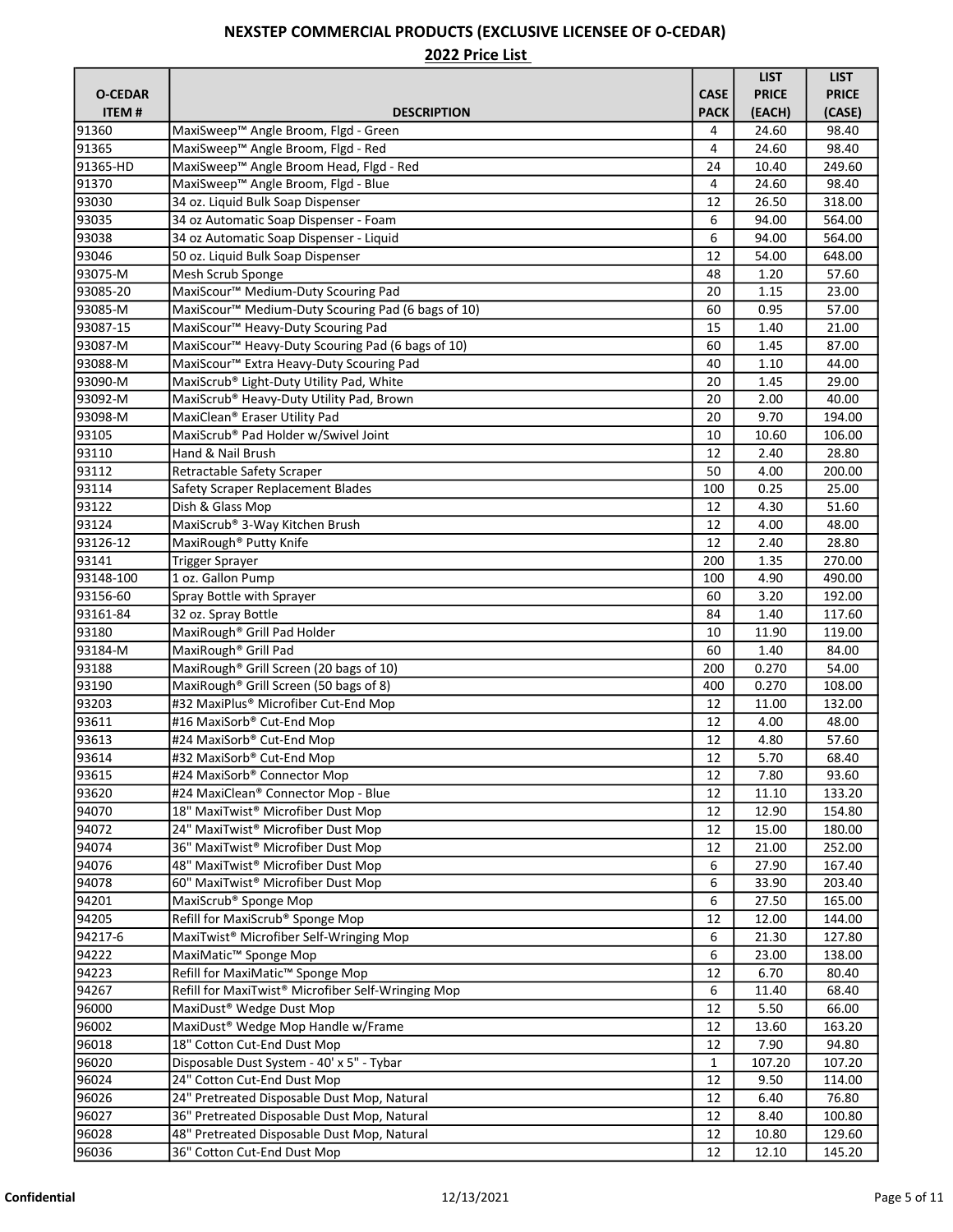|                |                                                                        |              | <b>LIST</b>  | <b>LIST</b>  |
|----------------|------------------------------------------------------------------------|--------------|--------------|--------------|
| <b>O-CEDAR</b> |                                                                        | <b>CASE</b>  | <b>PRICE</b> | <b>PRICE</b> |
| <b>ITEM#</b>   | <b>DESCRIPTION</b>                                                     | <b>PACK</b>  | (EACH)       | (CASE)       |
| 96048          | 48" Cotton Cut-End Dust Mop                                            | 12           | 15.00        | 180.00       |
| 96060          | 60" Cotton Cut-End Dust Mop                                            | 12           | 18.50        | 222.00       |
| 96064          | MaxiPlus® Glass & Mirror Microfiber Cloth, Blue                        | 12           | 2.80         | 33.60        |
| 96064-72       | MaxiPlus® Glass & Mirror Microfiber Cloth, Blue, Mstr Pack             | 72           | 2.55         | 183.60       |
| 96066          | 10" Vehicle Window Brush - Feather-Tip®                                | 6            | 12.00        | 72.00        |
| 96067          | MaxiPlus® Multi-Purpose Microfiber Cloth, Green                        | 12           | 2.80         | 33.60        |
| 96067-72       | MaxiPlus® Multi-Purpose Microfiber Cloth, Green, Mstr Pack             | 72           | 2.55         | 183.60       |
| 96068          | MaxiPlus® Polishing Microfiber Cloth, Yellow                           | 12           | 2.80         | 33.60        |
| 96068-72       | MaxiPlus® Polishing Microfiber Cloth, Yellow, Mstr Pack                | 72           | 2.55         | 183.60       |
| 96069          | 18" MaxiPlus® Microfiber Dust Mop, Blue                                | 12           | 12.90        | 154.80       |
| 96072-6        | 24" MaxiPlus® Microfiber Dust Mop, Blue                                | 6            | 15.00        | 90.00        |
| 96073          | Deck Scrub Brush w/Swivel Joint                                        | 12           | 9.70         | 116.40       |
| 96074          | 36" MaxiPlus® Microfiber Dust Mop, Blue                                | 6            | 21.00        | 126.00       |
| 96076          | 48" MaxiPlus® Microfiber Dust Mop, Blue                                | 6            | 26.60        | 159.60       |
| 96078          | 60" MaxiPlus® Microfiber Dust Mop, Blue                                | 6            | 32.60        | 195.60       |
| 96118          | 18" Snap-On™ Dust Mop Frame                                            | 12           | 6.20         | 74.40        |
| 96124          | 24" Snap-On <sup>™</sup> Dust Mop Frame                                | 12           | 6.60         | 79.20        |
| 96131-M        | MaxiScour <sup>™</sup> Soap Pads (10 bags of 12)                       | 120          | 0.80         | 96.00        |
| 96136          | 36" Snap-On™ Dust Mop Frame                                            | 12           | 8.90         | 106.80       |
| 96138          | Disposable Dust Mop System - 40' Velcro®- Green                        | $\mathbf{1}$ | 136.00       | 136.00       |
| 96142-M        | MaxiScour <sup>™</sup> Stainless Steel Scrubber - Large (6 bags of 12) | 72           | 1.00         | 72.00        |
| 96143-12       | MaxiScour <sup>™</sup> Stainless Steel Scrubber - X-Lg                 | 12           | 1.60         | 19.20        |
| 96143-M        |                                                                        | 72           |              | 93.60        |
| 96146          | MaxiScour <sup>™</sup> Stainless Steel Scrubber - X-Lg (6 bags of 12)  | 20           | 1.30<br>1.70 |              |
|                | Scrubbing Sponge - Medium                                              |              |              | 34.00        |
| 96146-M        | Scrubbing Sponge - Medium, Master Pack                                 | 40           | 1.70         | 68.00        |
| 96148          | 48" Snap-On <sup>™</sup> Dust Mop Frame                                | 12           | 12.90        | 154.80       |
| 96149          | 8' Aluminum Extension Pole, 2-Section                                  | 6            | 26.80        | 160.80       |
| 96150-M        | MaxiClean® Eraser Sponge (6 bags of 4)                                 | 24           | 1.60         | 38.40        |
| 96151          | 60" Aluminum Extension Handle                                          | 12           | 14.20        | 170.40       |
| 96152-M        | MaxiClean® Eraser Scrubber                                             | 24           | 2.30         | 55.20        |
| 96153          | 12 Ft. Aluminum Extension Pole                                         | 6            | 27.00        | 162.00       |
| 96154-S        | MaxiPlus® Combo Window Washer & Squeegee                               | 12           | 23.20        | 278.40       |
| 96155-S        | MaxiPlus <sup>®</sup> Window Washer                                    | 6            | 16.50        | 99.00        |
| 96156-S        | 12" MaxiPlus <sup>®</sup> Window Squeegee                              | 12           | 14.00        | 168.00       |
| 96158-S        | 18" MaxiPlus <sup>®</sup> Window Squeegee                              | 12           | 18.40        | 220.80       |
| 96159          | 18 Ft. Aluminum Extension Pole                                         | 6            | 36.50        | 219.00       |
| 96160-12       | 60" Snap-On™ Dust Mop Frame                                            | 12           | 17.40        | 208.80       |
| 96161          | 60" Snap-On™ Dust Mop Handle - Steel                                   | 12           | 13.60        | 163.20       |
| 96162          | 60" Snap-On™ Dust Mop Handle - Fiberglass                              | 12           | 19.10        | 229.20       |
| 96163          | 60" Snap-On <sup>™</sup> Dust Mop Handle - Wood                        | 12           | 16.40        | 196.80       |
| 96173-12       | <b>Straight Fryer Brush</b>                                            | 12           | 12.90        | 154.80       |
| 96174-12       | L Tip Fryer Brush                                                      | 12           | 14.80        | 177.60       |
| 96175          | Grout Brush                                                            | 6            | 8.00         | 48.00        |
| 96176          | Hand-Held Grout Brush                                                  | 24           | 2.30         | 55.20        |
| 96200          | MaxiPlus® Lobby Dust Pan w/ Lobby Broom, Assembled                     | 1            | 49.40        | 49.40        |
| 96200-4        | MaxiPlus® Lobby Dust Pan w/ Lobby Broom, Assembled                     | 4            | 37.80        | 151.20       |
| 96200-6        | MaxiPlus® Lobby Dust Pan w/ Lobby Broom, Unassembled                   | 6            | 36.60        | 219.60       |
| 96206          | MaxiPlus® Lobby Dust Pan - Blue                                        | 6            | 21.60        | 129.60       |
| 96208          | MaxiPlus® Lobby Dust Pan, Unassembled                                  | 6            | 21.60        | 129.60       |
| 96208-4        | MaxiPlus® Lobby Dust Pan, Assembled                                    | 4            | 28.40        | 113.60       |
| 96208-HD       | MaxiPlus® Lobby Dust Pan Head                                          | 105          | 16.70        | 1,753.50     |
| 96209          | 10" MaxiScrub® Roller Mop                                              | 6            | 37.00        | 222.00       |
| 96210          | Lobby Dust Pan Clips                                                   | 6            | 3.20         | 19.20        |
| 96218          | 18" MaxiPlus® Microfiber Dust Mopping Pad                              | 12           | 8.80         | 105.60       |
| 96219          | MaxiSorb <sup>®</sup> Roller Mop                                       | 6            | 42.10        | 252.60       |
| 96243          | 24" MaxiPlus <sup>®</sup> Heavy Duty Sweep - Polypro Bristles          | 6            | 30.00        | 180.00       |
| 96244          | 24" MaxiPlus® Fine Sweep - Feather Tip® Bristles                       | 6            | 30.00        | 180.00       |
| 96259          | Refill for MaxiScrub® Roller Mop                                       | 12           | 12.80        | 153.60       |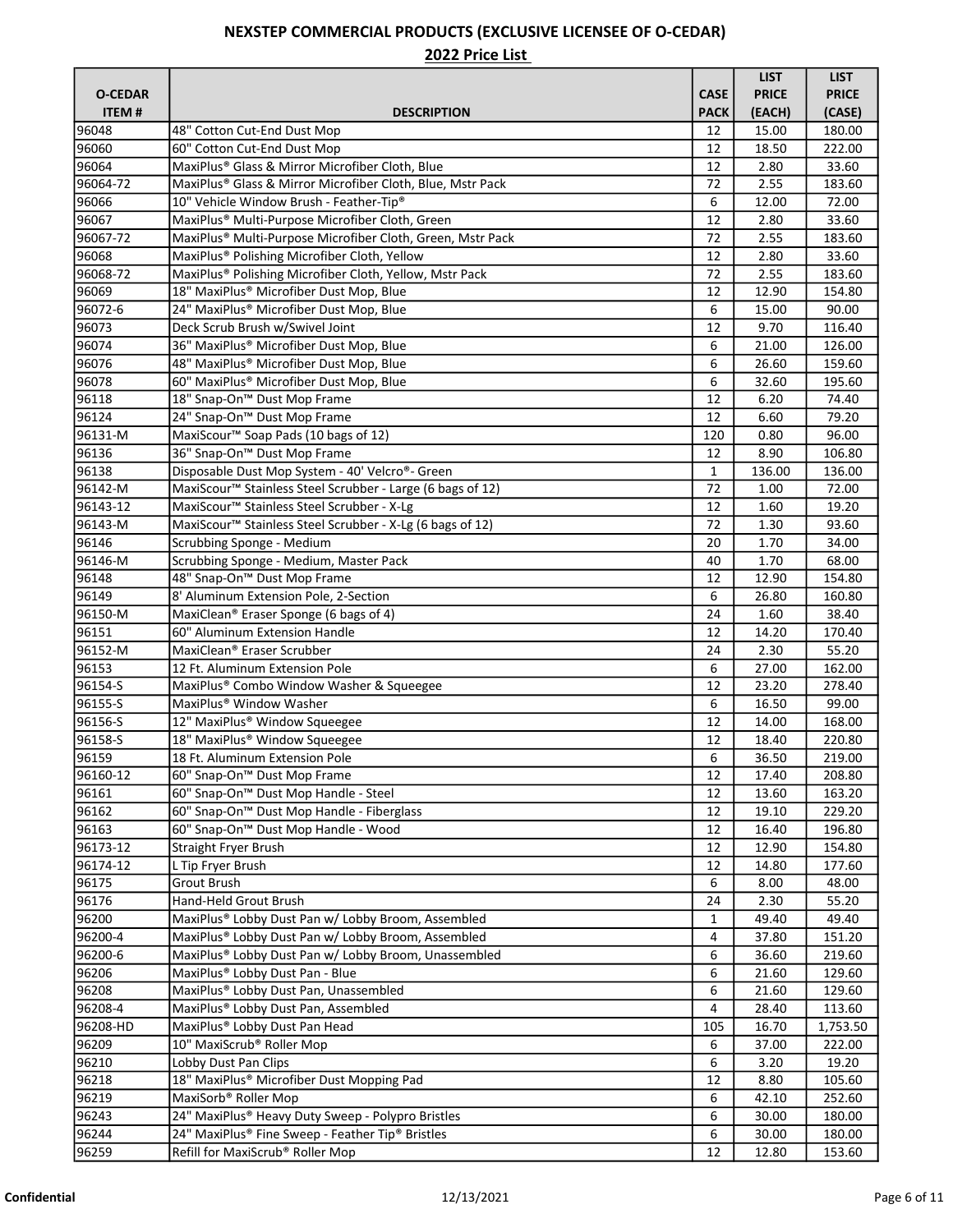|                |                                                                                    |             | <b>LIST</b>    | <b>LIST</b>      |
|----------------|------------------------------------------------------------------------------------|-------------|----------------|------------------|
| <b>O-CEDAR</b> |                                                                                    | <b>CASE</b> | <b>PRICE</b>   | <b>PRICE</b>     |
| <b>ITEM#</b>   | <b>DESCRIPTION</b>                                                                 | <b>PACK</b> | (EACH)         | (CASE)           |
| 96269          | Refill for MaxiSorb® Roller Mop                                                    | 12          | 19.10          | 229.20           |
| 96300          | Spiral Bowl Brush & Caddy                                                          | 12          | 6.50           | 78.00            |
| 96301          | Spiral Bowl Brush                                                                  | 12          | 3.30           | 39.60            |
| 96302          | Caddy For Spiral Bowl Brush                                                        | 12          | 3.00           | 36.00            |
| 96303          | <b>Bowl Swab</b>                                                                   | 12          | 2.15           | 25.80            |
| 96304          | Bowl Swab w/ Cone                                                                  | 12          | 2.70           | 32.40            |
| 96309          | Toilet Bowl & Plunger Set                                                          | 6           | 27.60          | 165.60           |
| 96311          | Bowl Brush - Polypro                                                               | 12          | 3.60           | 43.20            |
| 96312          | MaxiScrub <sup>®</sup> Iron Brush                                                  | 12          | 3.50           | 42.00            |
| 96318-6        | 18" Heavy Duty Sweep                                                               | 6           | 13.90          | 83.40            |
| 96324-6        | 24" Heavy Duty Sweep                                                               | 6           | 17.00          | 102.00           |
| 96420          | MaxiRough <sup>®</sup> Plastic Dust Pan                                            | 12          | 6.00           | 72.00            |
| 96421          | 8" Counter Duster - Feather Tip®                                                   | 12          | 5.30           | 63.60            |
| 96422          | MaxiRough® Extra Wide Dust Pan                                                     | 12          | 10.20          | 122.40           |
| 96423          | MaxiRough® Dust Pan & Brush Combo                                                  | 12          | 11.60          | 139.20           |
| 96425          | MaxiRough® Metal Dust Pan                                                          | 12          | 18.30          | 219.60           |
| 96436-4        | 36" Indoor Sweep                                                                   | 4           | 34.40          | 137.60           |
| 96444          | 13" Ostrich Feather Duster                                                         | 12          | 15.00          | 180.00           |
| 96445          | 23" Ostrich Feather Duster                                                         | 12          | 25.20          | 302.40           |
| 96449          | 28"Lambswool Duster                                                                | 12          | 12.00          | 144.00           |
| 96450          | Lambswool Duster w/ Extension Handle                                               | 12          | 14.00          | 168.00           |
| 96460          | MaxiWeb™ Cobweb Duster w/ Extension Handle                                         | 6           | 15.40          | 92.40            |
| 96461          | Refill for MaxiWeb™ Cobweb Duster                                                  | 12          | 8.20           | 98.40            |
| 96470          | MaxiPlus <sup>®</sup> Microfiber Duster w/ Extension Handle                        | 12          | 13.90          | 166.80           |
| 96471          | Refill for MaxiPlus® Microfiber Duster                                             | 12          | 8.80           | 105.60           |
| 96482          | Electrostatic Duster w/ Extension Handle                                           | 12          | 9.70           | 116.40           |
| 96490          | Extendable 360° Duster                                                             | 12          | 10.80          | 129.60           |
| 96491          | 360° Duster Starter Kit                                                            | 12          | 6.00           | 72.00            |
| 96492          | 360° Duster Refills                                                                | 12          | 9.90           | 118.80           |
|                |                                                                                    |             |                |                  |
| 96501<br>96511 | 9" Utility Brush - Nylon - Foam<br>20" Utility Brush - Nylon - Foam                | 12<br>12    | 9.20<br>11.20  | 110.40<br>134.40 |
| 96514          | Quick Change <sup>™</sup> Mopstick, Fiberglass Handle, Red                         | 6           | 20.80          | 124.80           |
| 96515          | Quick Change™ Mopstick, Fiberglass Handle, Blue                                    | 6           | 20.80          | 124.80           |
| 96516          | Quick Change™ Mopstick, Fiberglass Handle, Yellow                                  | 6           | 18.40          | 110.40           |
| 96531          | Wire Brush w/ Scraper - Shoe Handle                                                | 12          | 4.30           | 51.60            |
| 96550          | 8" MaxiPlus® Window/Floor Scraper                                                  | 10          | 15.90          | 159.00           |
| 96551          | 12" MaxiPlus® Window/Floor Scraper                                                 |             |                |                  |
| 96552          | 48" MaxiPlus® Window/Floor Scraper                                                 | 6<br>6      | 17.40<br>29.00 | 104.40<br>174.00 |
|                | MaxiPlus <sup>®</sup> Microfiber Kit                                               |             |                |                  |
| 96555          |                                                                                    | 6           | 48.00          | 288.00           |
| 96560<br>96580 | Replacement Blades for Window/Floor Scrapers<br>MaxiPlus <sup>®</sup> Nab 'N Grab™ | 60<br>6     | 1.16<br>25.20  | 69.60<br>151.20  |
| 96600          | 9" Utility Brush - Polypro                                                         | 12          | 6.10           | 73.20            |
| 96604          | 20" Utility Brush - Polypro                                                        | 12          | 7.50           | 90.00            |
|                |                                                                                    |             |                |                  |
| 96615          | Bi-Level Floor Scrub Brush w/Squeegee                                              | 6           | 15.00          | 90.00            |
| 96617          | Bi-Level Floor Scrub Brush w/Ends<br>Bi-Level Floor Scrub Brush                    | 6           | 22.00          | 132.00           |
| 96619          |                                                                                    | 6           | 13.00          | 78.00            |
| 96640          | <b>Support Handle Braces</b>                                                       | 12          | 9.30           | 111.60           |
| 96808-S        | Window/Auto Squeegee                                                               | 12          | 7.00           | 84.00            |
| 96812-S        | 12" Plastic Window Squeegee                                                        | 12          | 6.50           | 78.00            |
| 96816-S        | 18" Floor Squeegee - Metal Frame                                                   | 10          | 7.40           | 74.00            |
| 96820-S        | 18" Floor Squeegee - Plastic Frame                                                 | 10          | 9.00           | 90.00            |
| 96822-S        | 22" Floor Squeegee - Metal Frame                                                   | 10          | 9.00           | 90.00            |
| 96823-S        | 24" Curved Floor Squeegee                                                          | 6           | 26.40          | 158.40           |
| 96824-S        | 24" Straight Floor Squeegee                                                        | 6           | 25.30          | 151.80           |
| 96826-S        | 22" Floor Squeegee - Plastic Frame                                                 | 10          | 11.00          | 110.00           |
| 96827-S        | 22" Neoprene Floor Squeegee - Plastic Frame                                        | 10          | 19.60          | 196.00           |
| 96830-S        | 30" Heavy-Duty Floor Squeegee - Metal Frame                                        | 6           | 22.40          | 134.40           |
| 96836-S        | 12" Window Blade                                                                   | 24          | 2.80           | 67.20            |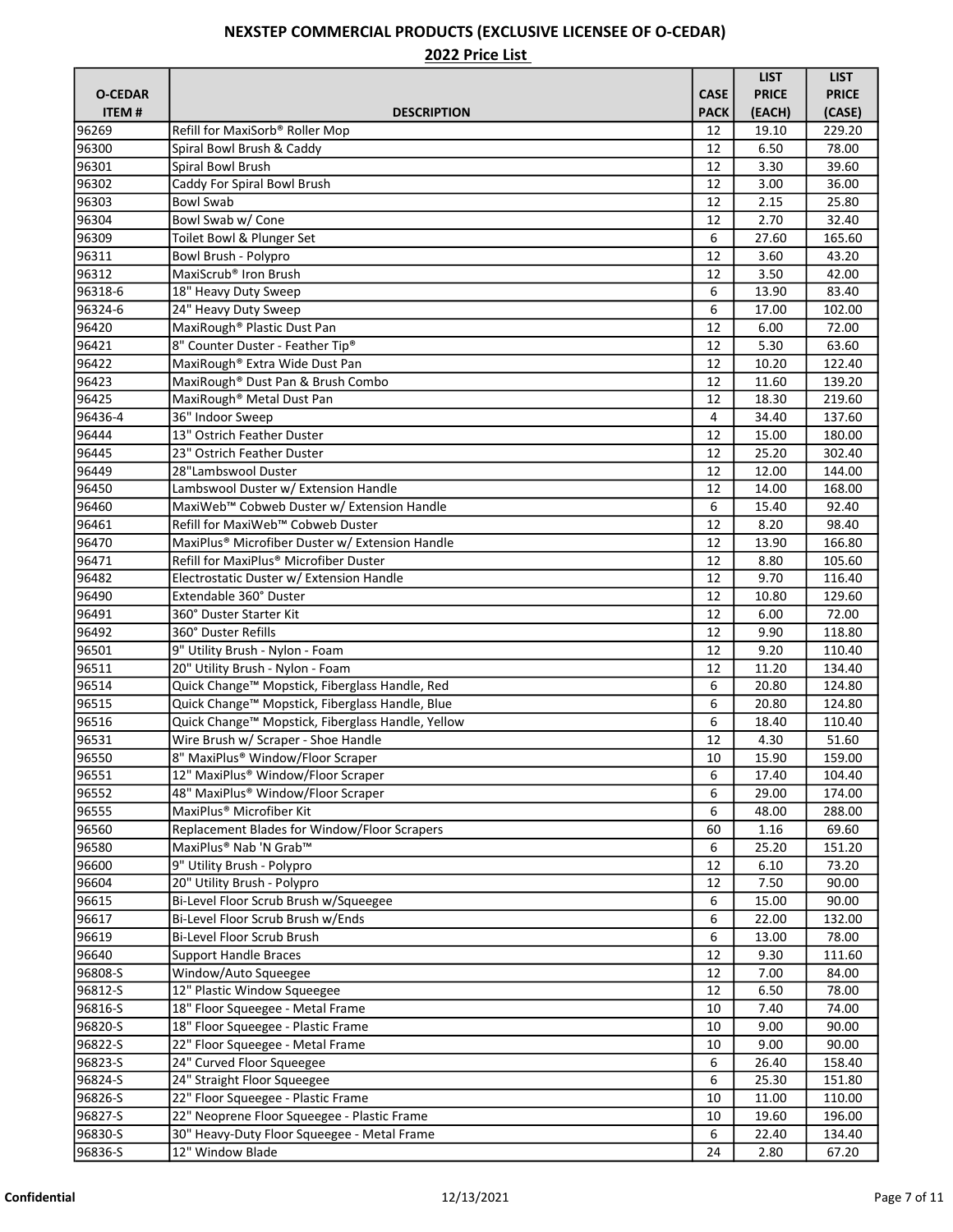|                |                                                                                       |              | <b>LIST</b>  | <b>LIST</b>  |
|----------------|---------------------------------------------------------------------------------------|--------------|--------------|--------------|
| <b>O-CEDAR</b> |                                                                                       | <b>CASE</b>  | <b>PRICE</b> | <b>PRICE</b> |
| <b>ITEM#</b>   | <b>DESCRIPTION</b>                                                                    | <b>PACK</b>  | (EACH)       | (CASE)       |
| 96838-S        | 18" Window Blade                                                                      | 24           | 4.00         | 96.00        |
| 96910          | MaxiPlus <sup>®</sup> Static Sweeper (Frame & Handle Only)                            | 1            | 25.80        | 25.80        |
| 96912-M        | Refill for MaxiPlus® Static Sweeper, Master Pack                                      | 192          | 0.47         | 90.24        |
| 96918          | 18" MaxiDust® Loop-End Dust Mop, Green                                                | 12           | 9.10         | 109.20       |
| 96923          | MaxiWash™ Disposable Wiping System - 5.5"x7" Refill Roll (6 rolls of 500)             | 6            | 30.60        | 183.60       |
| 96924          | MaxiWash <sup>™</sup> Disposable Wiping System - 12"x 12" Refill Roll (6 rolls of 90) | 6            | 24.30        | 145.80       |
| 96925          | MaxiWash™ Disposable Wiping System - Bucket with Lid                                  | 5            | 14.00        | 70.00        |
| 96928          | 24" MaxiDust® Loop-End Dust Mop, Green                                                | 12           | 10.40        | 124.80       |
| 96930          | MaxiPlus <sup>®</sup> Microfiber Cart                                                 | 1            | 770.00       | 770.00       |
| 96937          | 36" MaxiDust® Loop-End Dust Mop, Green                                                | 12           | 13.20        | 158.40       |
| 96940          | 18" Disposable Microfiber Pad                                                         | 150          | 1.10         | 165.00       |
| 96942          | 18" MaxiPlus® Microfiber Loop-End Pad, Blue                                           | 12           | 11.80        | 141.60       |
| 96943          | 18" MaxiPlus® Microfiber Loop-End Pad, Red                                            | 12           | 11.80        | 141.60       |
| 96946          | 16" Frame for Microfiber Pocket Mopping Pad                                           | 6            | 16.90        | 101.40       |
| 96948          | 18" MaxiPlus® Frame for Microfiber Pad                                                | 12           | 20.40        | 244.80       |
| 96949          | 48" MaxiDust® Loop-End Dust Mop, Green                                                | 12           | 16.40        | 196.80       |
| 96950          | MaxiPlus® All-In-One Cleaning System, 50"                                             | $\mathbf{1}$ | 112.50       | 112.50       |
| 96950-M        | MaxiPlus® All-In-One Cleaning System, 50" - Master Pack                               | 6            | 110.00       | 660.00       |
| 96951          | 24" MaxiPlus® Frame for Microfiber Pad                                                | 12           | 26.00        | 312.00       |
| 96953          | 60" MaxiDust <sup>®</sup> Loop-End Dust Mop, Green                                    | 12           | 18.90        | 226.80       |
|                | MaxiPlus® All-In-One Refill Bottle, Red                                               |              |              |              |
| 96956          |                                                                                       | 12           | 25.00        | 300.00       |
| 96957          | MaxiPlus® All-In-One Cleaning System, 58"                                             | 1            | 125.00       | 125.00       |
| 96957-M        | MaxiPlus® All-In-One Cleaning System, 58" - Master Pack                               | 6            | 122.40       | 734.40       |
| 96958          | MaxiPlus® All-In-One Refill Bottle, Gray                                              | 12           | 25.00        | 300.00       |
| 96959          | 11" MaxiPlus® Microfiber Wet Mopping Pad                                              | 12           | 4.00         | 48.00        |
| 96961-120      | 16" MaxiPlus® Microfiber Pocket Mopping Pad                                           | 120          | 8.90         | 1,068.00     |
| 96962-12       | 18" MaxiPlus® Microfiber Floor Finishing Pad                                          | 12           | 5.80         | 69.60        |
| 96964-100      | 18" MaxiPlus® Microfiber Wet Mopping Pad - Blue                                       | 100          | 5.30         | 530.00       |
| 96964-12       | 18" MaxiPlus® Microfiber Wet Mopping Pad - Blue                                       | 12           | 5.80         | 69.60        |
| 96965-12       | 24" MaxiPlus® Microfiber Wet Mopping Pad - Blue                                       | 12           | 7.80         | 93.60        |
| 96966          | 18" MaxiPlus® Microfiber Wet Mopping Pad - Green                                      | 12           | 5.80         | 69.60        |
| 96967          | 24" MaxiPlus® Microfiber Wet Mopping Pad - Green                                      | 12           | 7.80         | 93.60        |
| 96968-12       | 18" MaxiPlus® Microfiber Scrub Pad                                                    | 12           | 9.60         | 115.20       |
| 96970-12       | 10 Qt. MaxiRough® All-Purpose Bucket                                                  | 12           | 17.40        | 208.80       |
| 96973          | 14 Qt. MaxiRough® All-Purpose Bucket                                                  | 12           | 25.00        | 300.00       |
| 96974          | MaxiRough® All-Purpose Divided Bucket                                                 | 6            | 50.00        | 300.00       |
| 96975          | MaxiRough® Mop Bucket & Wringer, Yellow                                               | 1            | 194.00       | 194.00       |
| 96976          | MaxiRough <sup>®</sup> Janitor Cart w/ Locking Cabinet                                | $\mathbf{1}$ | 380.00       | 380.00       |
| 96977          | MaxiRough <sup>®</sup> Janitor Cart                                                   | 1            | 340.00       | 340.00       |
| 96978          | MaxiPlus® Mop Bucket & Wringer, Yellow                                                | 1            | 247.90       | 247.90       |
| 96979          | MaxiRough® Institutional Mop Bucket & Wringer                                         | 1            | 189.20       | 189.20       |
| 96980          | Premier Janitor Cart                                                                  | 1            | 390.00       | 390.00       |
| 96981          | MaxiRough <sup>®</sup> Maid's Caddy                                                   | 6            | 24.80        | 148.80       |
| 96985          | Premier Replacement Bag for Janitor Cart                                              | 2            | 58.50        | 117.00       |
| 96986          | Replacement Casters for MaxiPlus® Mop Buckets                                         | 4            | 11.60        | 46.40        |
| 96987          | Replacement Casters for MaxiRough® Mop Buckets                                        | 4            | 9.00         | 36.00        |
| 96988          | 26/32 Qt. Mop Bucket & Wringer                                                        | 1            | 151.20       | 151.20       |
| 96989          | MaxiRough® Mop Bucket & Wringer - Downpress, Yellow                                   | 1            | 192.00       | 192.00       |
| 96991          | Floor Safety Sign - Bilingual                                                         | 6            | 21.00        | 126.00       |
| 96992          | Flashing Floor Safety Sign                                                            | 6            | 40.00        | 240.00       |
| 96994          | MaxiRough <sup>®</sup> X-Frame Cart                                                   | 1            | 245.00       | 245.00       |
| 96995          | Utility Cart (3 Shelves)                                                              | 1            | 490.00       | 490.00       |
| 96997          | MaxiPlus <sup>®</sup> Deluxe Janitor Cart                                             | 1            | 1,385.00     | 1,385.00     |
| 96998          | Premier Mop Bucket & Wringer - Downpress, Black                                       | 1            | 192.00       | 192.00       |
| 97000          | Gladiator <sup>™</sup> Universal Dolly                                                | 2            | 78.00        | 156.00       |
| 97060          | 60" Wood Handle w/Metal Threads                                                       | 12           | 8.60         | 103.20       |
| 97064          | 60" Handle w/ Hexagon Threads - Steel                                                 | 12           | 7.00         | 84.00        |
| 97112          | Medium Premium™ Loop-End Mop, White                                                   | 12           | 13.10        | 157.20       |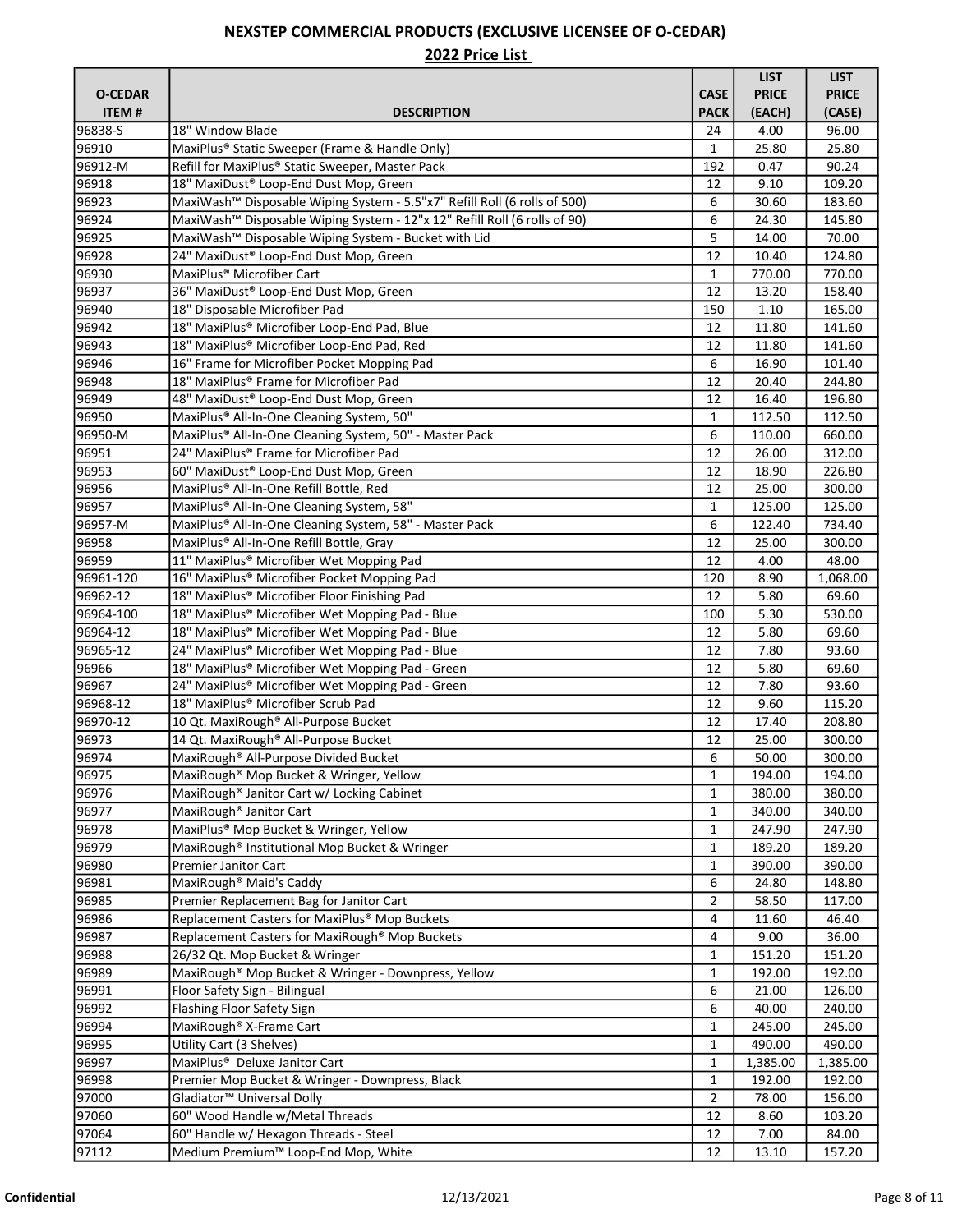|                |                                                            |             | <b>LIST</b>    | <b>LIST</b>  |
|----------------|------------------------------------------------------------|-------------|----------------|--------------|
| <b>O-CEDAR</b> |                                                            | <b>CASE</b> | <b>PRICE</b>   | <b>PRICE</b> |
| <b>ITEM#</b>   | <b>DESCRIPTION</b>                                         | <b>PACK</b> | (EACH)         | (CASE)       |
| 97113          | Large Premium™ Loop-End Mop, White                         | 12          | 16.10          | 193.20       |
| 97114          | X-Large Premium™ Loop-End Mop, White                       | 12          | 19.10          | 229.20       |
| 97121          | Small Premium™ Loop-End Mop, Blue                          | 12          | 11.30          | 135.60       |
| 97122          | Medium Premium™ Loop-End Mop, Blue                         | 12          | 13.10          | 157.20       |
| 97123          | Large Premium™ Loop-End Mop, Blue                          | 12          | 16.10          | 193.20       |
| 97124          | X-Large Premium™ Loop-End Mop, Blue                        | 12          | 19.10          | 229.20       |
| 97132          | Medium Premium™ Loop-End Mop, Orange                       | 12          | 13.10          | 157.20       |
| 97133          | Large Premium™ Loop-End Mop, Orange                        | 12          | 16.10          | 193.20       |
| 97137          | Large MaxiClean® Loop-End Mop - Red                        | 12          | 10.00          | 120.00       |
| 97142          | Medium Premium <sup>™</sup> Loop-End Mop, Green            | 12          | 13.10          | 157.20       |
| 97143          | Large Premium™ Loop-End Mop, Green                         | 12          | 16.10          | 193.20       |
| 97145          | Small MaxiClean® Loop-End Mop, Green                       | 12          | 7.70           | 92.40        |
| 97146          | Medium MaxiClean® Loop-End Mop, Green                      | 12          | 9.20           | 110.40       |
| 97147          | Large MaxiClean® Loop-End Mop, Green                       | 12          | 11.20          | 134.40       |
| 97147-4        | Large MaxiClean® Loop-End Mop, Green                       | 4           |                | 46.80        |
| 97147-6        |                                                            |             | 11.70<br>11.60 | 69.60        |
|                | Large MaxiClean® Loop-End Mop, Green                       | 6           |                |              |
| 97147-NB       | Large MaxiClean® Loop-End Mop, Green, Narrow Band          | 12          | 10.50          | 126.00       |
| 97148          | X-Large MaxiClean® Loop-End Mop, Green                     | 12          | 12.60          | 151.20       |
| 97155          | Small MaxiClean® Loop-End Mop, Blue                        | 12          | 7.70           | 92.40        |
| 97156          | Medium MaxiClean® Loop-End Mop, Blue                       | 12          | 9.20           | 110.40       |
| 97156-NB       | Medium MaxiClean® Loop-End Mop, Blue, Narrow Band          | 12          | 8.50           | 102.00       |
| 97156-E        | Medium Blended Loop-End Mop, Blue                          | 12          | 8.40           | 100.80       |
| 97157          | Large MaxiClean® Loop-End Mop, Blue                        | 12          | 11.20          | 134.40       |
| 97157-4        | Large MaxiClean® Loop-End Mop, Blue                        | 4           | 11.70          | 46.80        |
| 97157-NB       | Large MaxiClean® Loop-End Mop, Blue, Narrow Band           | 12          | 10.50          | 126.00       |
| 97158          | X-Large MaxiClean® Loop-End Mop, Blue                      | 12          | 12.70          | 152.40       |
| 97159          | 54" Metal Handle w/Threads                                 | 12          | 6.90           | 82.80        |
| 97160          | 60" Steel Handle w/Metal Threads                           | 12          | 9.20           | 110.40       |
| 97161          | #16 MaxiClean® Cut-End Mop, Blue                           | 12          | 5.95           | 71.40        |
| 97162          | #20 MaxiClean® Cut-End Mop, Blue                           | 12          | 7.05           | 84.60        |
| 97163          | #24 MaxiClean® Cut-End Mop, Blue                           | 12          | 8.15           | 97.80        |
| 97164          | #32 MaxiClean® Cut-End Mop, Blue                           | 12          | 9.45           | 113.40       |
| 97165          | Small MaxiClean® Loop-End Mop, Orange                      | 12          | 7.70           | 92.40        |
| 97166          | Medium MaxiClean® Loop-End Mop, Orange                     | 12          | 9.20           | 110.40       |
| 97167          | Large MaxiClean® Loop-End Mop, Orange                      | 12          | 11.20          | 134.40       |
| 97168          | X-Large MaxiClean® Loop-End Mop, Orange                    | 12          | 12.70          | 152.40       |
| 97175          | Small MaxiClean® Loop-End Mop, White                       | 12          | 7.70           | 92.40        |
| 97176          | Medium MaxiClean® Loop-End Mop, White                      | 12          | 9.20           | 110.40       |
| 97177          | Large MaxiClean® Loop-End Mop, White                       | 12          | 11.20          | 134.40       |
| 97178          | X-Large MaxiClean® Loop-End Mop, White                     | 12          | 12.70          | 152.40       |
| 97202          | Medium MaxiPlus® Microfiber Loop-End Mop, White            | 12          | 14.60          | 175.20       |
| 97203          | Large MaxiPlus <sup>®</sup> Microfiber Loop-End Mop, White | 12          | 16.80          | 201.60       |
| 97206          | Medium MaxiPlus® Microfiber Loop-End Mop, Blue             | 12          | 16.20          | 194.40       |
| 97207          | Large MaxiPlus® Microfiber Loop-End Mop, Blue              | 12          | 19.40          | 232.80       |
| 97212          | Medium Healthi-Pro® Anti-Microbial Mop, White              | 6           | 19.80          | 118.80       |
| 97213          | Large Healthi-Pro® Anti-Microbial Mop, White               | 6           | 23.00          | 138.00       |
| 97221          | Small Healthi-Pro® Anti-Microbial, Blue                    | 6           | 17.60          | 105.60       |
| 97222          | Medium Healthi-Pro® Anti-Microbial Mop, Blue               | 6           | 19.80          | 118.80       |
| 97223          | Large Healthi-Pro® Anti-Microbial Mop, Blue                | 6           | 23.00          | 138.00       |
| 97232          | Medium Healthi-Pro® Anti-Microbial Mop, Orange             | 6           | 19.80          | 118.80       |
| 97233          | Large Healthi-Pro® Anti-Microbial Mop, Orange              | 6           | 23.00          | 138.00       |
| 97242          | Medium Healthi-Pro® Anti-Microbial Mop, Green              | 6           | 19.80          | 118.80       |
| 97243          | Large Healthi-Pro® Anti-Microbial Mop, Green               | 6           | 23.00          | 138.00       |
|                |                                                            | 12          |                |              |
| 97246          | 60" Extension Handle for 16" Pocket Pad Frame              |             | 13.90          | 166.80       |
| 97259          | 54" x 1-1/8" Tapered Handle - Wood                         | 12          | 7.80           | 93.60        |
| 97260          | 60" x 1-1/8" Tapered Handle - Wood                         | 12          | 8.10           | 97.20        |
| 97262          | 60" x 1-1/8" Wood Handle w/Metal Threads                   | 12          | 9.80           | 117.60       |
| 97271          | 16 oz. MaxiClean® Cut-End Mop, Blue                        | 12          | 7.05           | 84.60        |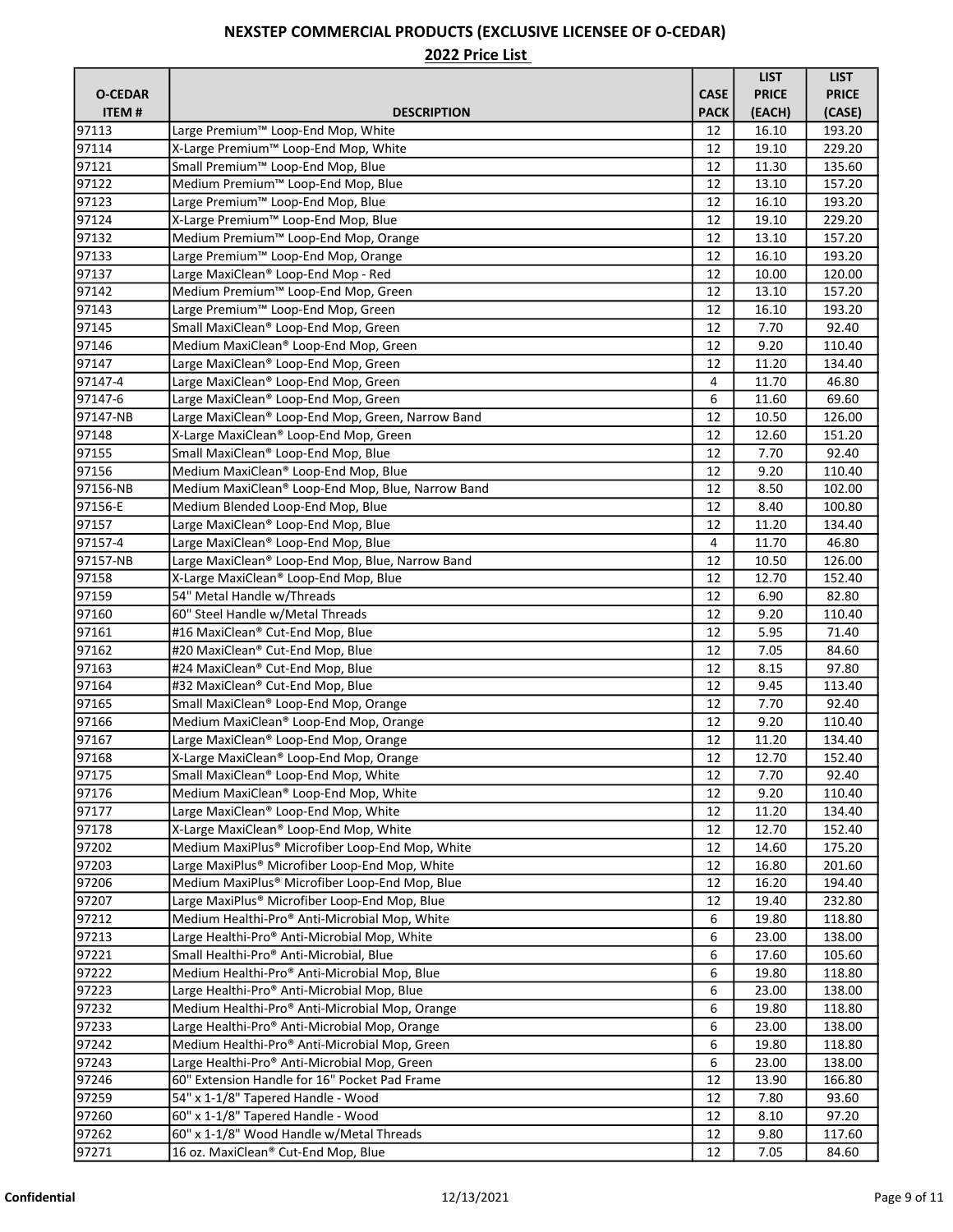|                |                                                          |             | <b>LIST</b>  | <b>LIST</b>  |
|----------------|----------------------------------------------------------|-------------|--------------|--------------|
| <b>O-CEDAR</b> |                                                          | <b>CASE</b> | <b>PRICE</b> | <b>PRICE</b> |
| <b>ITEM#</b>   | <b>DESCRIPTION</b>                                       | <b>PACK</b> | (EACH)       | (CASE)       |
| 97272          | 20 oz. MaxiClean® Cut-End Mop, Blue                      | 12          | 8.15         | 97.80        |
| 97273          | 24 oz. MaxiClean® Cut-End Mop, Blue                      | 12          | 9.45         | 113.40       |
| 97274          | 32 oz. MaxiClean® Cut-End Mop, Blue                      | 12          | 12.15        | 145.80       |
| 97291          | Small Shrinkless Loop-End Mop, Blue                      | 12          | 11.10        | 133.20       |
| 97292          | Medium Shrinkless Loop-End Mop, Blue                     | 12          | 12.90        | 154.80       |
| 97292-NB       | Medium Shrinkless Loop-End Mop, Blue, Narrow Band        | 12          | 12.20        | 146.40       |
| 97293          | Large Shrinkless Loop-End Mop, Blue                      | 12          | 15.90        | 190.80       |
| 97293-NB       | Large Shrinkless Loop-End Mop, Blue, Narrow Band         | 12          | 15.20        | 182.40       |
| 97294          | X-Large Shrinkless Loop-End Mop, Blue                    | 12          | 18.80        | 225.60       |
| 97312          | Medium Finishing Loop-End Mop                            | 12          | 12.00        | 144.00       |
| 97313          | Large Finishing Loop-End Mop                             | 12          | 14.80        | 177.60       |
| 97313-WB       | Large Finishing Loop-End Mop, Wide Band                  | 12          | 15.20        | 182.40       |
| 97350          | Medium Supreme <sup>™</sup> Nylon Finishing Loop-End Mop | 12          | 18.90        | 226.80       |
| 97351          | Large Supreme™ Nylon Finishing Loop-End Mop              | 12          | 22.30        | 267.60       |
| 97360          | 60" Handle w/ Hexagon Threads - Yellow Fiberglass        | 12          | 12.80        | 153.60       |
| 97365          | 60" Handle w/ Hexagon Threads - Blue Fiberglass          | 12          | 13.80        | 165.60       |
| 97392          | Medium Shrinkless Loop-End Mop, White                    | 12          | 12.90        | 154.80       |
| 97393          | Large Shrinkless Loop-End Mop, White                     | 12          | 15.90        | 190.80       |
| 97412          | Medium MaxiCotton™ Loop-End Mop                          | 12          | 8.20         | 98.40        |
| 97412-4        | Medium MaxiCotton™ Loop-End Mop                          | 4           | 8.70         | 34.80        |
| 97412-NB-4     | Medium MaxiCotton™ Loop-End Mop, Narrow Band             | 4           | 8.00         | 32.00        |
| 97413          | Large MaxiCotton™ Loop-End Mop                           | 12          | 9.60         | 115.20       |
| 97413-4        | Large MaxiCotton™ Loop-End Mop                           | 4           | 10.10        | 40.40        |
| 97413-NB-4     | Large MaxiCotton™ Loop-End Mop, Narrow Band              | 4           | 9.40         | 37.60        |
| 97414          | X-Large MaxiCotton™ Loop-End Mop                         | 12          | 11.00        | 132.00       |
| 97415          | #40 MaxiCotton™ Loop-End Mop                             | 12          | 11.70        | 140.40       |
| 97492          | Medium Shrinkless Loop-End Mop, Green                    | 12          | 12.90        | 154.80       |
| 97493          | Large Shrinkless Loop-End Mop, Green                     | 12          | 15.90        | 190.80       |
| 97494          | X-Large Shrinkless Loop-End Mop, Green                   | 12          | 18.80        | 225.60       |
| 97512          | Medium MaxiRayon <sup>™</sup> Loop-End Mop               | 12          | 10.90        | 130.80       |
| 97513          | Large MaxiRayon™ Loop-End Mop                            | 12          | 12.80        | 153.60       |
| 97520          | Screw-On Mopstick                                        | 12          | 12.50        | 150.00       |
| 97560-W        | 60" MaxiPlus® Comfort Grip™ Wood Handle                  | 12          | 14.50        | 174.00       |
| 97592          | Medium Shrinkless Loop-End Mop, Orange                   | 12          | 12.90        | 154.80       |
| 97593          | Large Shrinkless Loop-End Mop, Orange                    | 12          | 15.90        | 190.80       |
| 97611          | #16 MaxiCotton™ Cut-End Mop                              | 12          | 4.80         | 57.60        |
| 97611V         | #16 Cotton Cut-End Mop                                   | 12          | 4.10         | 49.20        |
| 97611V-WB      | #16 Cotton Cut-End Mop w/5" Band                         | 12          | 4.80         | 57.60        |
| 97612          | #20 MaxiCotton™ Cut-End Mop                              | 12          | 5.80         | 69.60        |
| 97612V         | #20 Cotton Cut-End Mop                                   | 12          | 4.90         | 58.80        |
| 97612V-WB      | #20 Cotton Cut-End Mop w/5" Band                         | 12          | 5.50         | 66.00        |
| 97613          | #24 MaxiCotton™ Cut-End Mop                              | 12          | 6.70         | 80.40        |
| 97613V         | #24 Cotton Cut-End Mop                                   | 12          | 5.70         | 68.40        |
| 97613V-WB      | #24 Cotton Cut-End Mop w/5" Band                         | 12          | 6.40         | 76.80        |
| 97614          | #32 MaxiCotton™ Cut-End Mop                              | 12          | 7.70         | 92.40        |
| 97614V         | #32 Cotton Cut-End Mop                                   | 12          | 6.70         | 80.40        |
| 97614V-WB      | #32 Cotton Cut-End Mop w/5" Band                         | 12          | 7.40         | 88.80        |
| 97632          | 32 oz. MaxiRayon™ Screw-On Mop                           | 12          | 16.00        | 192.00       |
| 97700          | MaxiVac™ Floor Sweeper                                   | 1           | 65.00        | 65.00        |
| 97700-6        | MaxiVac™ Floor Sweeper, Master Pk.                       | 6           | 62.00        | 372.00       |
| 97712V         | 12 oz. MaxiCotton™ Cut-End Mop                           | 12          | 4.90         | 58.80        |
| 97716V         | 16 oz. MaxiCotton™ Cut-End Mop                           | 12          | 5.70         | 68.40        |
| 97720V         | 20 oz. MaxiCotton™ Cut-End Mop                           | 12          | 6.70         | 80.40        |
| 97724V         | 24 oz. MaxiCotton™ Cut-End Mop                           | 12          | 7.70         | 92.40        |
| 97732V         | 32 oz. MaxiCotton™ Cut-End Mop                           | 12          | 9.60         | 115.20       |
| 97753          | 16 oz. Neptune <sup>™</sup> Rayon Mop w/Scrub Pad        | 12          | 12.40        | 148.80       |
| 97755          | 20 oz. Neptune <sup>™</sup> Rayon Mop w/Scrub Pad        | 12          | 13.80        | 165.60       |
| 97757          | 24 oz. Neptune <sup>™</sup> Rayon Mop w/Scrub Pad        | 12          | 15.20        | 182.40       |